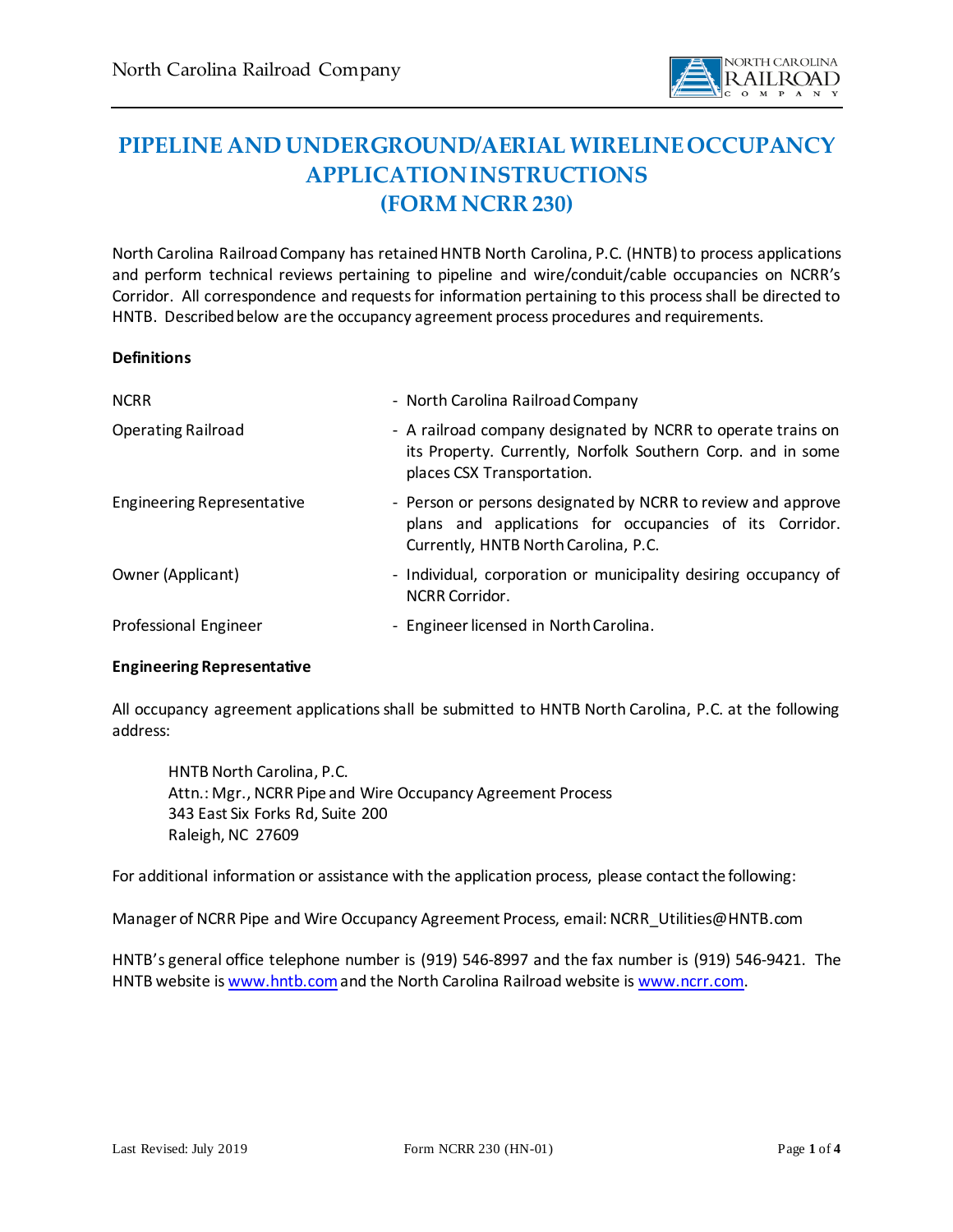

### **Application Review Fees**

Occupancy agreement engineering review fees are payable to HNTB North Carolina, P.C. These fees are non-refundable. Failure to submit the fee with the application may delay the review process.

The engineering review fees are for the processing and review of the application only and do not include the rental agreement fees payable to North Carolina Railroad Company and the Operating Railroads. The rental agreement fees are available upon request.

The engineering review fees are shown on the Fee Schedule for the current year and are available on North Carolina Railroad Company's website.

The engineering review fees include one meeting with the applicant in Raleigh. Additional meetings, if required, and alternate meeting locations as requested by the Applicant, shall be at additional cost to the Applicant.

Engineering review fees for unusually complicated or unique applications will be determined on a case by case basis. Examples may include projects that include significant retaining walls along the Corridor or longitudinal encroachments for significant distances.

For additional information see the North Carolina Railroad Company UtilityOccupancy Agreement Current Year Fee Schedule (HN-02). All fees are subject to change.

### **Application Process**

Submit one (1) hard copy of the application along with the required fees and supporting documents to the Engineering Representative at the address above. All applications shall include as a minimum the following:

- Application engineering review fee payable to HNTB North Carolina, P.C.
- Completed Application for:
	- o Underground/Aerial Wireline Occupancy (NCRR Form 210), or
	- o Pipeline Occupancy (NCRR Form 220).
- Map showing location of proposed occupancy
- Plans
- **Specifications**

Note that application forms other than those identified above are not acceptable.

The Engineering Representative reviews the application for completeness and assigns a tracking number and a NCRR ID number related to the milepost location of the application.

If the application is incomplete, the Applicant will be notified of any deficiencies and asked to submit the required information before further action is taken. Should a site inspection be required to complete the review, the Applicant will be notified by the Engineering Representative. Notification of incompleteness will be sent to the Applicant within seven (7) working days of the Engineering Representative's receipt of the original application.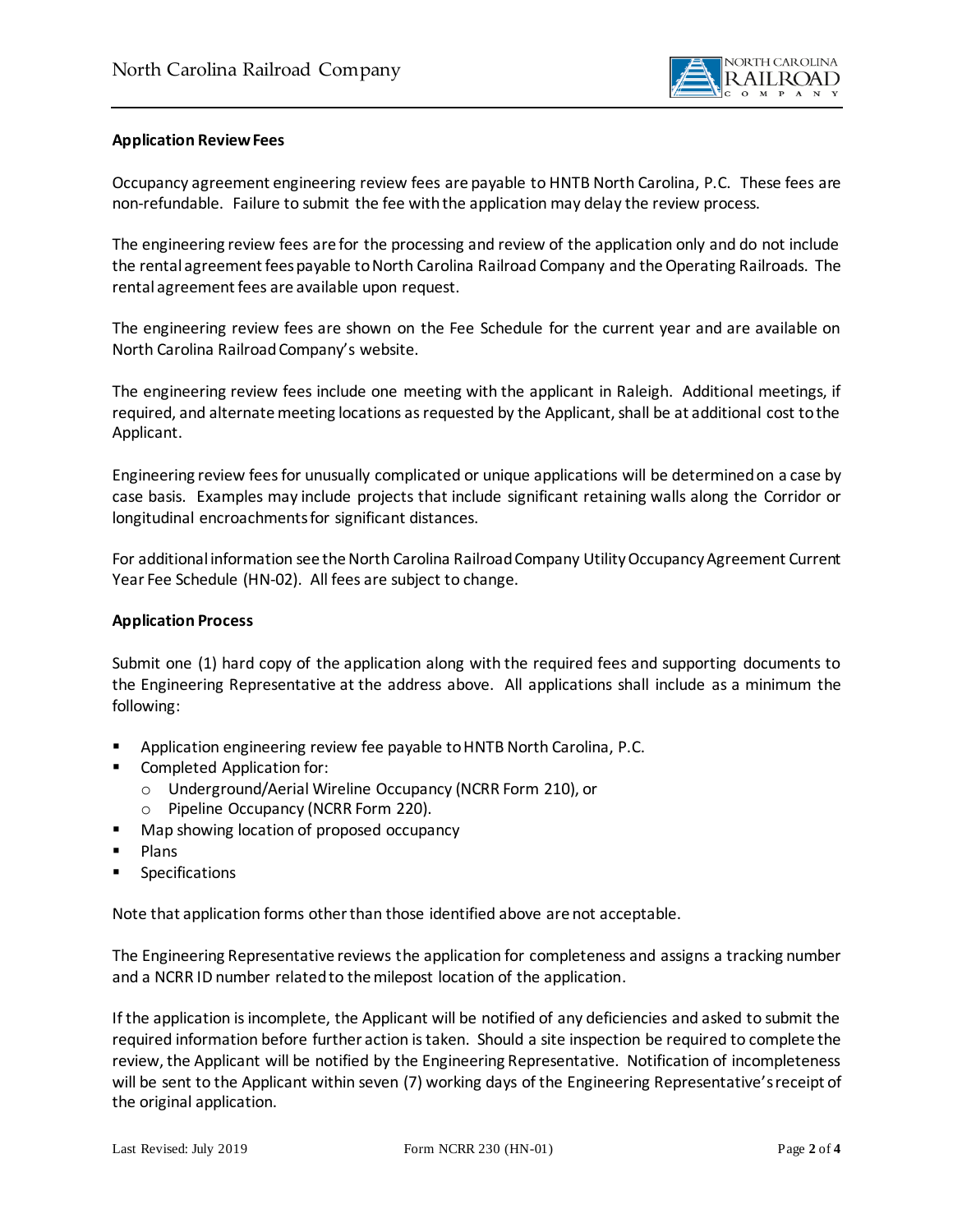

Upon receipt of a complete application, the Engineering Representative will commence the engineering review. A response will be sent to the Applicant within six (6) weeks stating the results of the review. If the application does not meet the requirements of the NCRR, it will be returned to the Applicant for correction. The Applicant will be required to return the corrected application for further review and approval.

Certain applications willrequire further review by the Operating Railroads and may incur additional review time. These applications include, but are not limited to:

- All applications where CSXT has operating rights (generally between Raleigh and Cary)
- Occupancies over 300 feet
- Longitudinal occupancies
- Occupancies within 50 feet of a bridge or other structure
- Culverts and drainage structures

The Engineering Representative will coordinate all reviews with the Operating Railroads.

If the application is approved, the Engineering Representative will prepare the Occupancy Agreement for the project. Three copies of the completed Agreement will be forwarded to the Applicant for signature within two weeks of application approval.

The Applicant will sign the documents and return them to the North Carolina Railroad at the following address:

North Carolina Railroad Company Attn.: Infrastructure Manager 2809 Highwoods Boulevard Raleigh, NC 27604.

The signed agreements shall be accompanied by the license agreement fees and insurance certificates as required by both North Carolina Railroad Company and the Operating Railroads.

NCRR will return the executed Occupancy Agreement to the Engineering Representative for forwarding to Operating Railroad. Upon execution of the Agreement by the Operating Railroads, they will return it to the Engineering Representative.

One copy of the fully executed Agreement will be forwarded to the Applicant. At the time of receipt of the signed Occupancy Agreement, the Applicant will be instructed as to who shall be contacted in order to gain access to the Corridor and begin construction. The Applicant must also meet all right of entry requirements of the Operating Railroad.

Construction cannot begin until the Applicant receives permission from the Engineering Representative and the Operating Railroad(s) to proceed with the work.

The Operating Railroad in conjunction with the Engineering Representative will provide inspection of the completed project and coordinate all other construction aspects of the project that relate to railroad operations (flagging, track work, protection of signal cables, etc.). Any construction errors and omissions observed by the Engineering Representative and/or the Operating Railroad shall be corrected immediately. All costs associated with these corrections shall be borne by the Applicant.